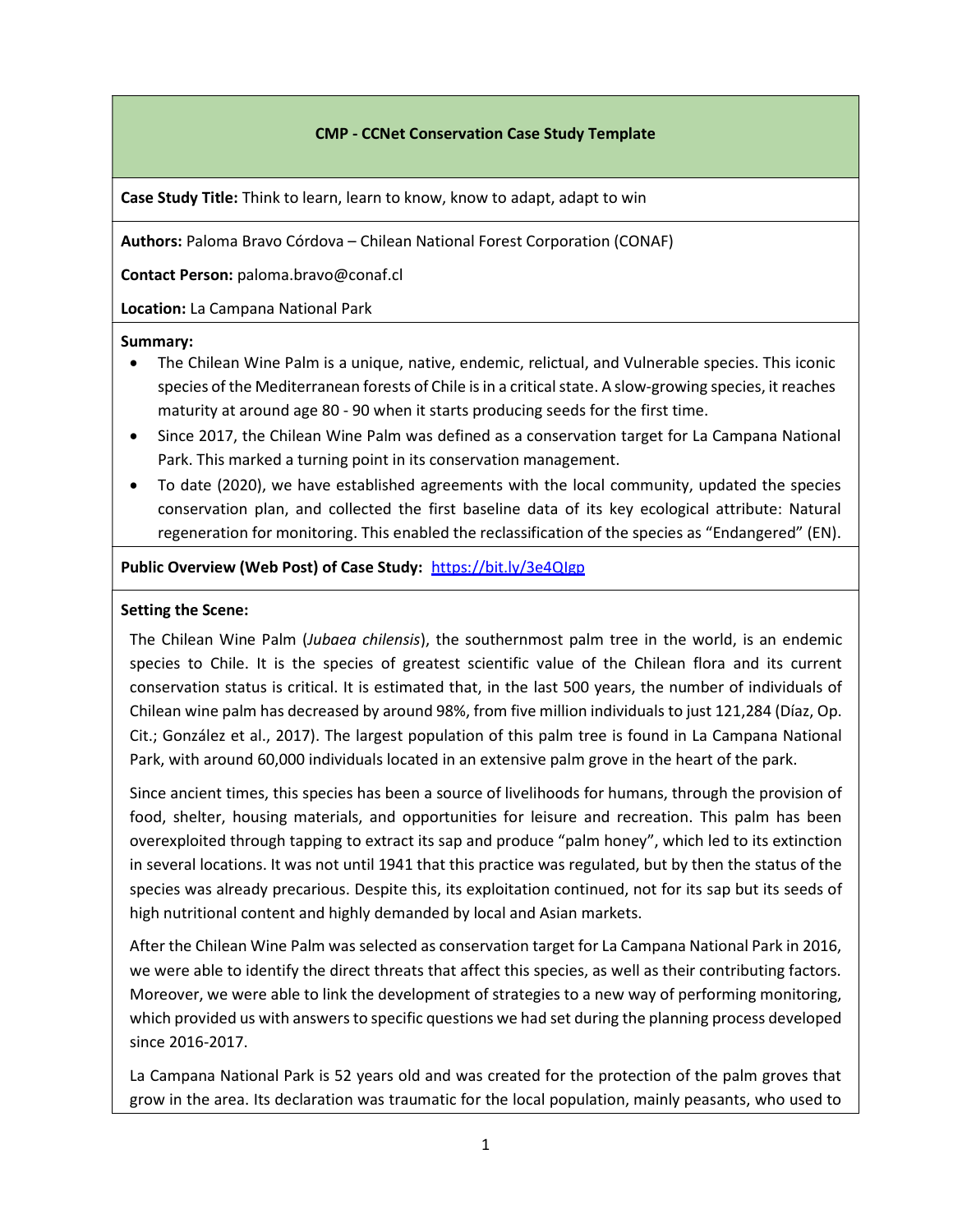work in the agricultural lands that would later become the national park, mainly in livestock rearing and sap tapping to produce "palm honey".

Ever since its designation, the park and park rangers had had to deal with protection, conservation, and agreements with local communities, many of which used to live within the park boundaries and were progressively removed from the area. But traditional land uses of an area do not disappear when it is designated as a national park; rather, they are inherited, generation after generation, along with legitimate demands from citizens for the use of the space.

The adoption of the Open Standards for Conservation and the selection of the Chilean Wine Palm as a conservation target perfectly met the park's management needs:

- Status of the palm grove: The palm grove was in grave condition. There used to be a tradition of "management agreements" for harvesting the palm seeds within the park, but it became abandoned. Moreover, lack of capacity for surveillance enabled the establishment of illegal harvesting camps.
- Asian market: Entry into the Asian market between 2015 and 2016 resulted in an increase in the demand for Chilean Wine Palm seeds; exports went from 1,480 kg of seeds in 2015 to 117,882 kg in 2016, mainly harvested within the national park. This led to an increase in seed price per kilogram from USD 1 in 2016 to USD 10 in 2016 [sic] which, paired with the park rangers' lack of capacity for surveillance and control, resulted in massive exploitation of the palm grove.
- Estrangement between advisory council and park rangers: The relationship between the park and the local community had always been unfriendly, with some exceptions like the establishment of management agreements for the harvesting of palm seeds. However, because of the little respect for the species shown in recent years, the relationship was in a structural estrangement, accumulating years of discontent between the two sides.
- Actions without traceability: Although park rangers were aware of the direct threats and contributing factors, they were not aware of the correlation between them; therefore, there was no information to track each action performed. Activities in the park occurred in a haphazard way, without a clear link to the protection of a specific ecosystem and were generally commissioned by some higher or central level.
- Discontent among park rangers: The team of park rangers spent most of their time assisting visitors and performing public use management tasks, such as cutting entry tickets, clean up, and rescuing lost visitors. The vague link between the functions they performed with the conservation of biodiversity led to their disappointment and discontent.
- Inefficient and poor monitoring: The National Park had always been a source of data, e.g., through inventories and establishing plots; however, data collected was rarely used in decisionmaking or adaptation of management. In general, activities were geared towards meeting institutional goals established by the central level, with no connection to the conservation objectives.

### Results and Lessons Learned:

First outcomes are readily visible and are related to a renewed motivation of park rangers in the management of the area and the recognition given to the Chilean Wine Palm following its selection as conservation target; therefore, we focus our adaptive management on this target. In fact, this flagship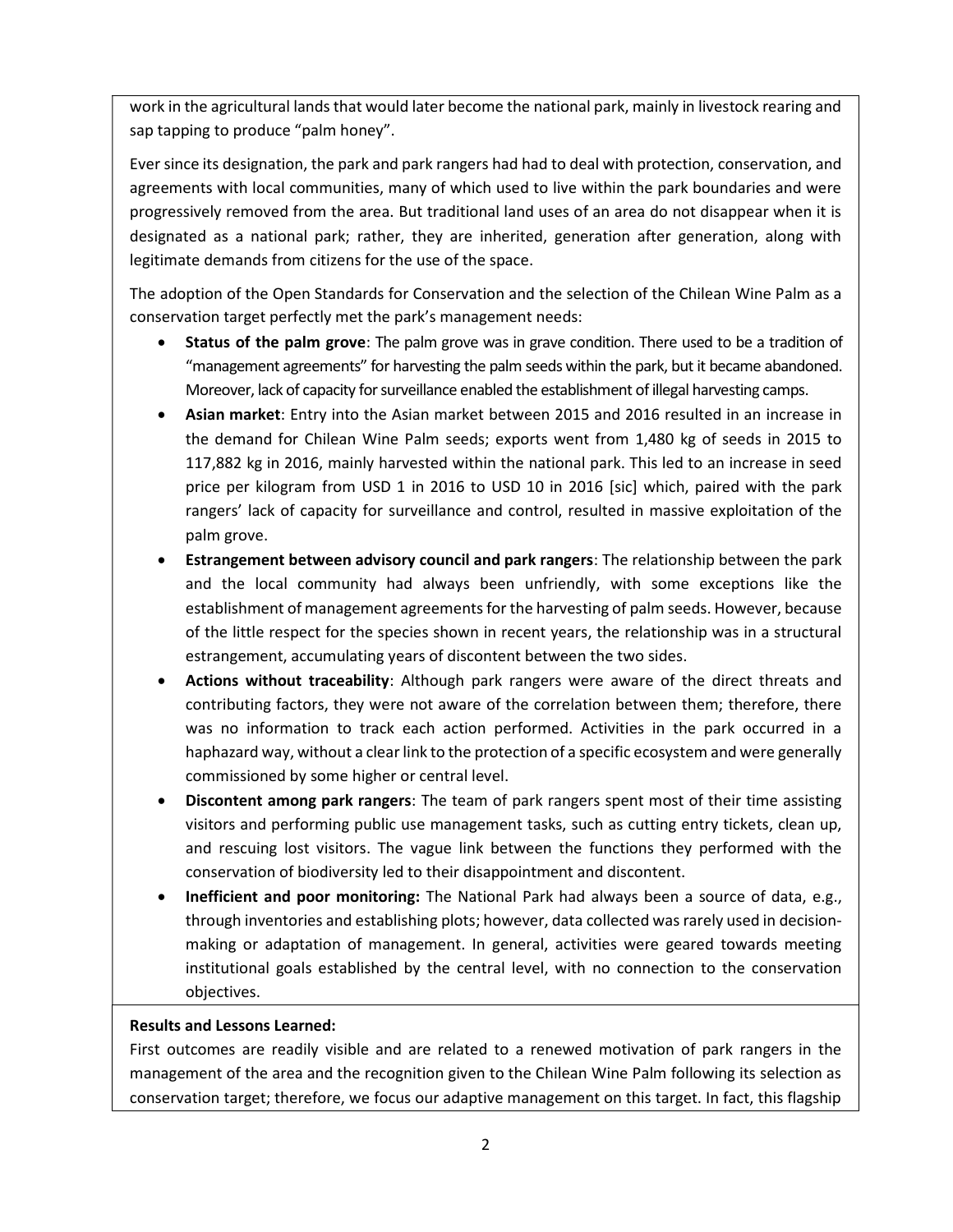or emblematic conservation target, which is affected by most of the direct threats in the area, is the basis for the development of 11 of the 14 strategies identified to address those threats. It is also a charismatic species that provides identity, not only to the park, but also to the local community and the whole country.

# 1. Result

## Advisory council recommends banning the harvest of palm seeds

Following a long period of estrangement between the local community and park rangers, during the formulation of the management plan the gap begins to close. The relationship improved so much that it was possible to reach an agreement with the community who used to harvest seeds from the park for commercial purposes and establish the first official ban on the extraction of palm seeds. In this way we started targeting the direct threat "Extraction of biological forest resources".

## Lesson learned

Although most of the neighbors represented in the advisory council agreed with this measure, there are some dissenting groups who do not comply with the agreement because they, legitimately, see the harvesting of seeds as part of their culture and cultural heritage. Given this situation, the ban was successful, but a small number of specific groups continued harvesting seeds, with whom we need to establish a different type of agreement.

## 2. Result (THINK TO LEARN)

## First request for the reclassification of the conservation status of the species (2017)

One of the first strategies we began implementing the first year was "Strengthening of legislation" and "Scientific and applied research". Accordingly, the first action we developed was to start working towards the reclassification of the palm, which was classified as "Vulnerable (VU)" since 2008. However, we could not reach our goal because the committee rejected our first request due to lack of sufficient background information and scientific evidence.

### Lesson learned

This rejection was a hard hit for the team but was the perfect opportunity to apply an adaptive management approach: Get together, find out where we had failed, and adapt the course of action. We had a year to prepare and we did.

### 3. Result (LEARN TO KNOW)

# Setting up the first monitoring system for the key ecological attribute "Natural regeneration" (2017)

After analyzing the outcome we had before the Species Classification Committee, and contrasting it with our management plan and the need for monitoring the key ecological attribute of the species (natural regeneration), at the end of 2017 we made an effort to establish the first preliminary sampling design to monitor regeneration. This meant the installation of 30 plots within the park, which was developed entirely by Park Rangers and CONAF technicians.

### Lesson learned

The main lessons we drew from those strenuous days of field work stemmed from the reconnection of park rangers with the territory. The experience and "the eye" of each park ranger were crucial for the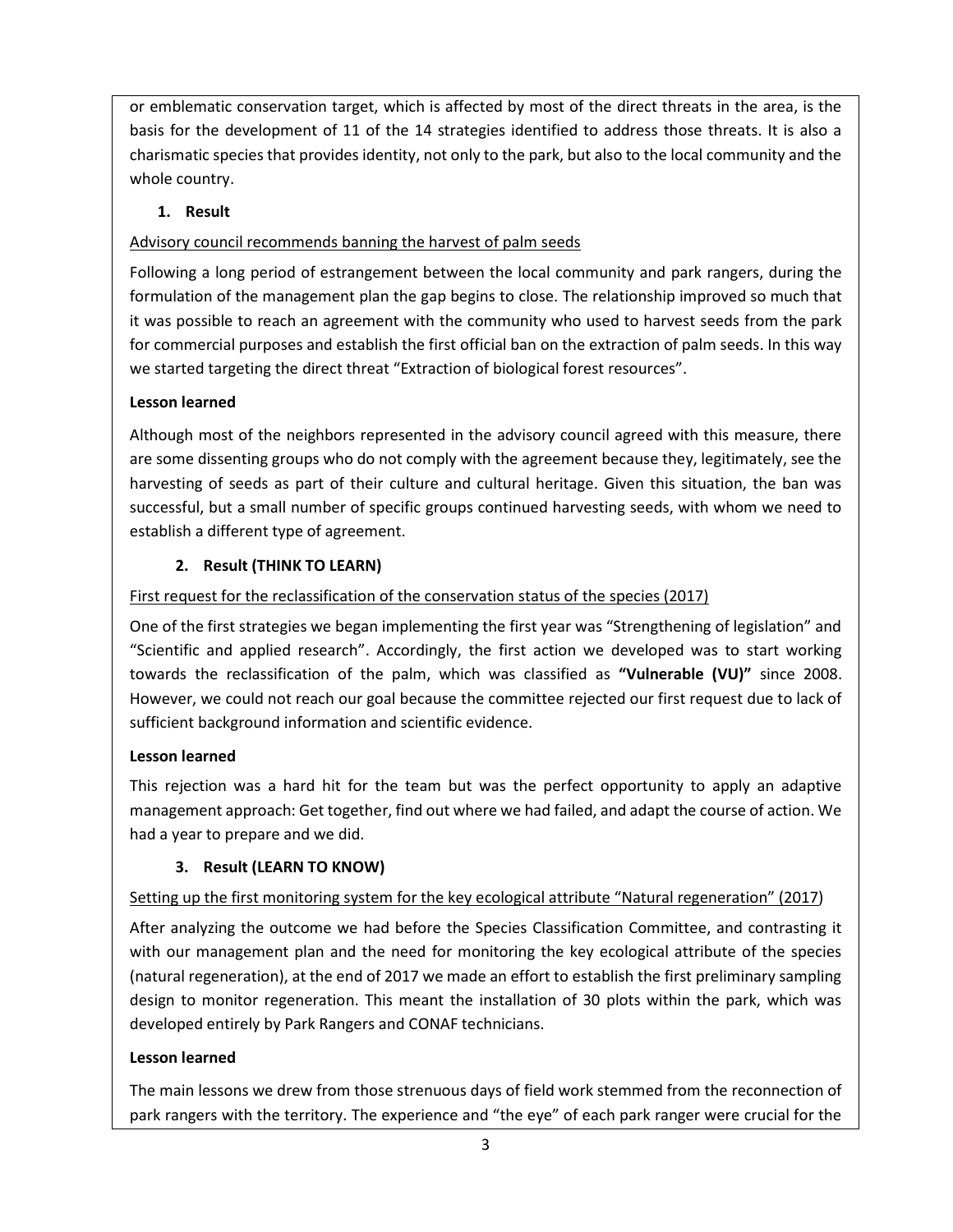collection of data. Furthermore, we were able to assess quantitatively and objectively the costs and minimum requirement for carrying out this work, information we did not have until that moment. Today we are fully developing a methodology that will allow us to expand and correctly establish a monitoring system, with a total of 114 plots to measure the natural regeneration of the palm.

# 4. Result (KNOW TO ADAPT)

### Scientific publication of the first monitoring findings

The findings of this first monitoring effort were the basis for a new attempt to reclassify the palm under the "Endangered (EN)" category, but we had to tell the story. For this purpose, we wrote a paper among those who participated in the process, which was published in [CONAF's] bulletin of conservation and management of natural protected areas in November 2018.

## Lesson learned

A key lesson learned was the importance of being able to effectively communicate the results of conservation and monitoring efforts, the development of a strategy, the achievement of objectives, etc. Being able to communicate this to the local community, neighbors, the scientific community, and other stakeholders is crucial to ensure ongoing conservation management.

## 5. Result

# Second request for reclassification of the species, with published data on natural regeneration (2018)

With the new data we had obtained and published, we rewrote the proposal. We supplemented this information with new data supplied by other monitoring elements already in place in the national park. An important contribution was the data provided by a NDVI analysis carried out using google engine which enabled us to quantify the magnitude of the threat "land use change", a threat identified in the conservation plan that we were simultaneously updating through the application of the Open Standards, in the year 2018. Unfortunately, due to a decision made by the executive level of CONAF, the new fact sheet was not submitted; hence, we failed our second attempt to reclassify the species.

# Lesson learned

With this new defeat, after the extensive work we had done, our team met again. Our main lesson was that we had ignored internal stakeholders, and that the story had to be communicated in all directions and to all key stakeholders identified in the stakeholder mapping/analysis, core planning team, support team, and extended team.

# 6. Result (ADAPT TO WIN)

# Third request for reclassification of the species, submitted jointly with key stakeholders (NGO Centro Ecosocial Latinoamericano)

At this point, we had developed extensive experience, which allowed us to adapt and seek other ways to achieve our goal, which had always been to change the conservation category of the species. After telling the story internally, communicating with our own decision makers and securing institutional support, we reached out to our strategic partners in the territory. We shared the file we had assembled, based on three years of data collected by us and the park rangers, with the NGO Centro Ecosocial Latinoamericano and asked them to join us in our efforts to request and start the process for the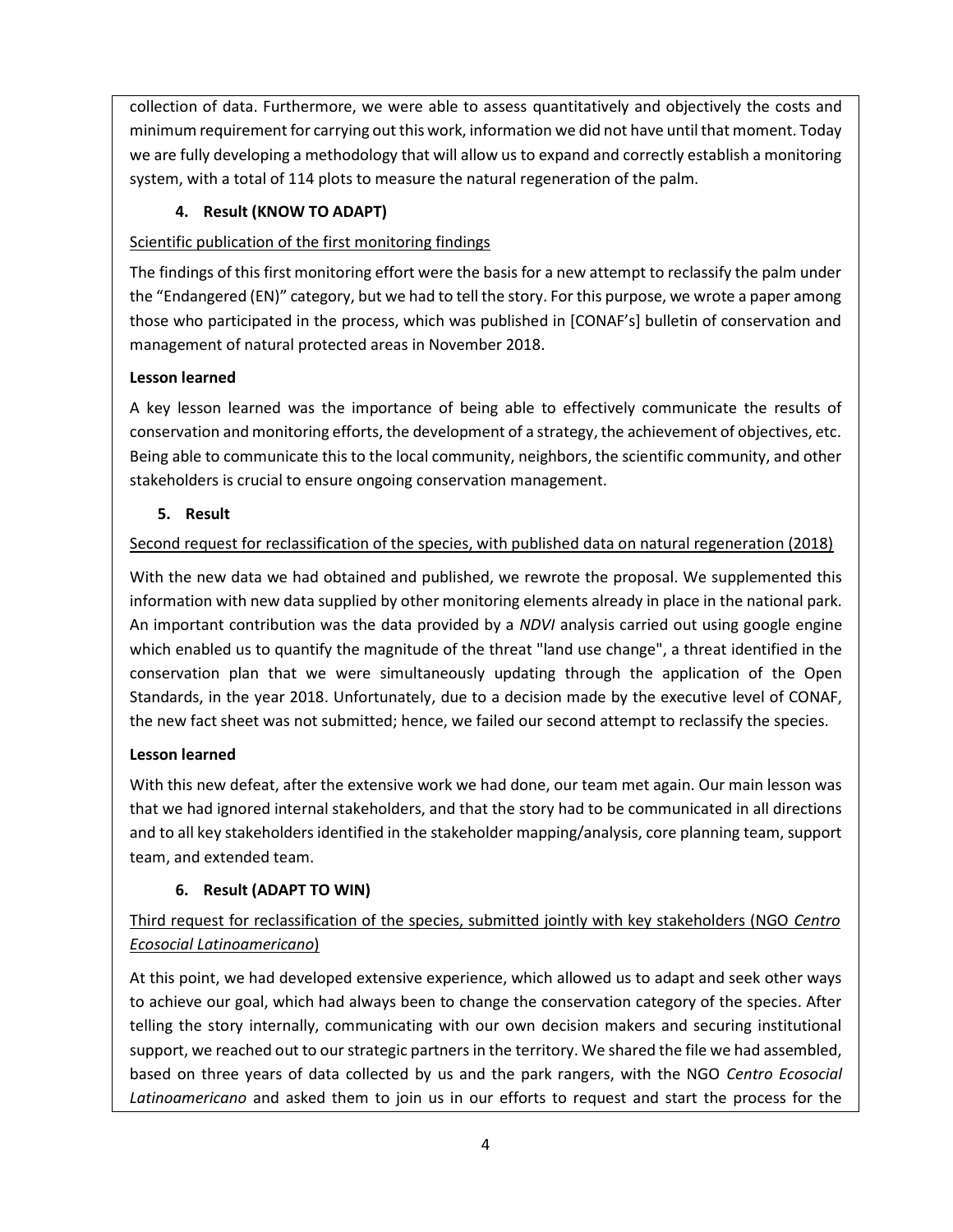recategorization of the species. After a year and numerous interventions, at present we can finally say that we have succeeded in changing the category of the species, which is a great step towards its conservation, the first step of many more to follow.

Today, the Chilean wine palm has a new conservation category. After 12 years, it has been classified as Endangered and we have been able to show through our work, which started with the definition of a conservation target, the actual conservation status of this species.

### Other results:

- First livestock cadaster for the National Park
- Conservation plan for the palm following the Open Standards for the Practice of Conservation
- Start procedures to list the species under CITES to regulate its trade
- Strengthening of the advisory council and new participants

#### Application beyond Case:

This experience could be replicated in any other protected area; flagship or charismatic species are important to leverage management and can become the main engine of management.

#### Further Information:

- Management Plan for La Campana National Park: https://bit.ly/2AqpQcG
- Conservation Plan for the Chilean wine palm: https://bit.ly/2D2vMJP
- Species reclassification sheet 2017: https://bit.ly/2BZXYN4
- Species reclassification sheet 2018 -2019: https://bit.ly/3dZ7v4m
- Video on monitoring : https://www.youtube.com/watch?v=FsZAAU7-250&t=31s
- Video Management Plan : https://www.youtube.com/watch?v=uYwhjQI4Fbs
- Minutes regarding reclassification of palm 2019: https://bit.ly/2C16fAk

Key Words: Copy the following table and tick the themes that apply to your case study. This is not meant to be a restrictive list - case studies that range beyond these themes are most welcome! This table does not count against your 3-4-page limit.